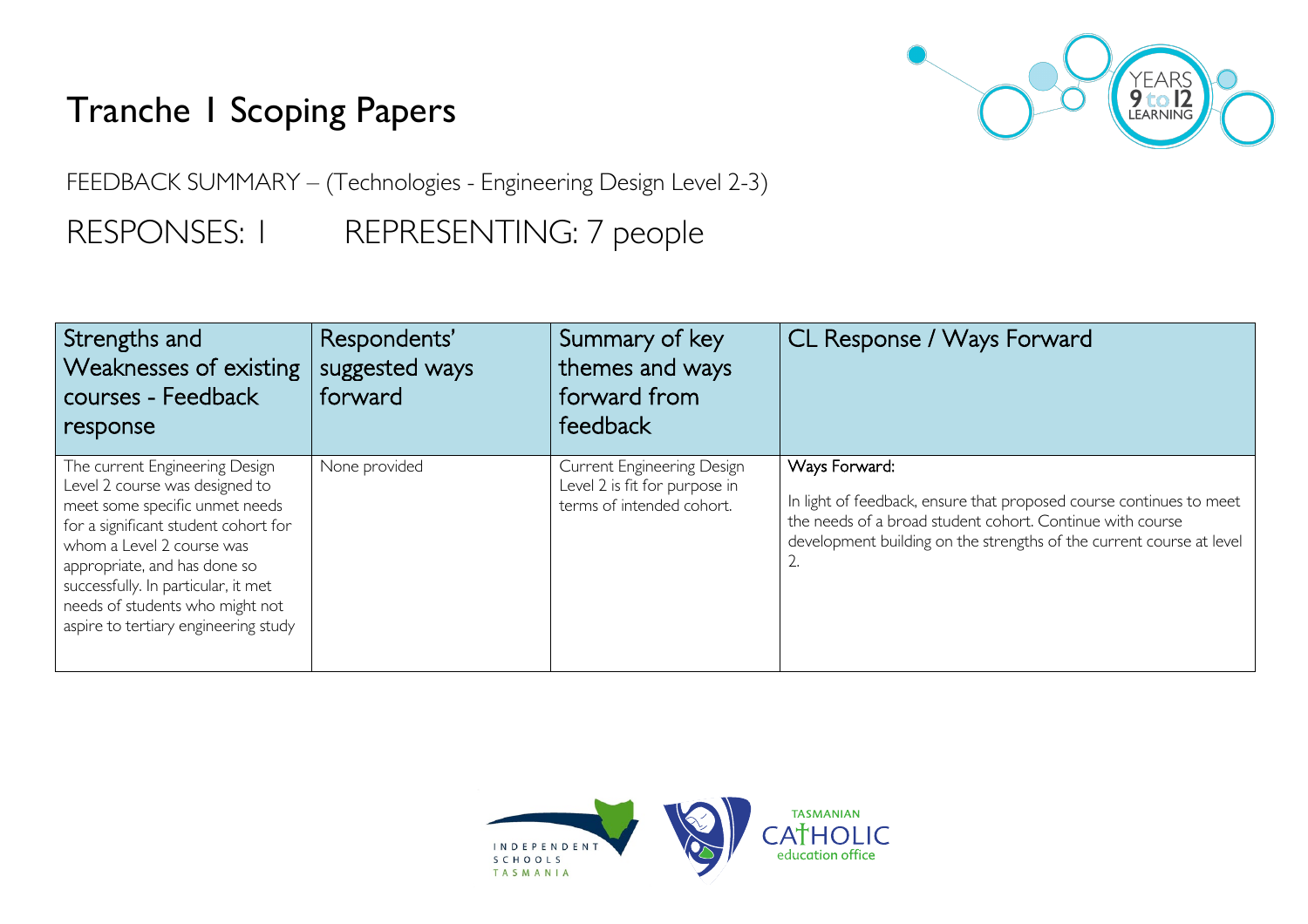| Course Rationale -<br>Feedback response                                          | Respondents'<br>suggested ways<br>forward                                                                      | Summary of key<br>themes and ways<br>forward from<br>feedback | <b>CL Response / Ways Forward</b>                                                                                                                                                                                                                                            |
|----------------------------------------------------------------------------------|----------------------------------------------------------------------------------------------------------------|---------------------------------------------------------------|------------------------------------------------------------------------------------------------------------------------------------------------------------------------------------------------------------------------------------------------------------------------------|
| Engineering Design as described in<br>the rationale might fit software<br>design | Could it for example be used for<br>students wishing to engage with<br>app development or game<br>development? | Potential for course to enable<br>software design.            | Response and ways forward:<br>The current Engineering Design course is used for software design<br>because there is no other suitable course available.<br>The development of a Level 2-3 Computer Science course can be<br>designed to specifically enable software design. |

The course rationale is appropriate and clearly describes:

- the intended audience,
- why the chosen content is important for students and outlines the broad scope of learning to be expected
- the particular skills knowledge and understandings students will develop

| Strongly Agree | Agree | Neither agree nor disagree | Disagree | Strongly disagree |
|----------------|-------|----------------------------|----------|-------------------|
|                |       |                            |          |                   |

## Ways Forward:

Strong unanimous support that the course rationale is appropriate, course development to proceed as planned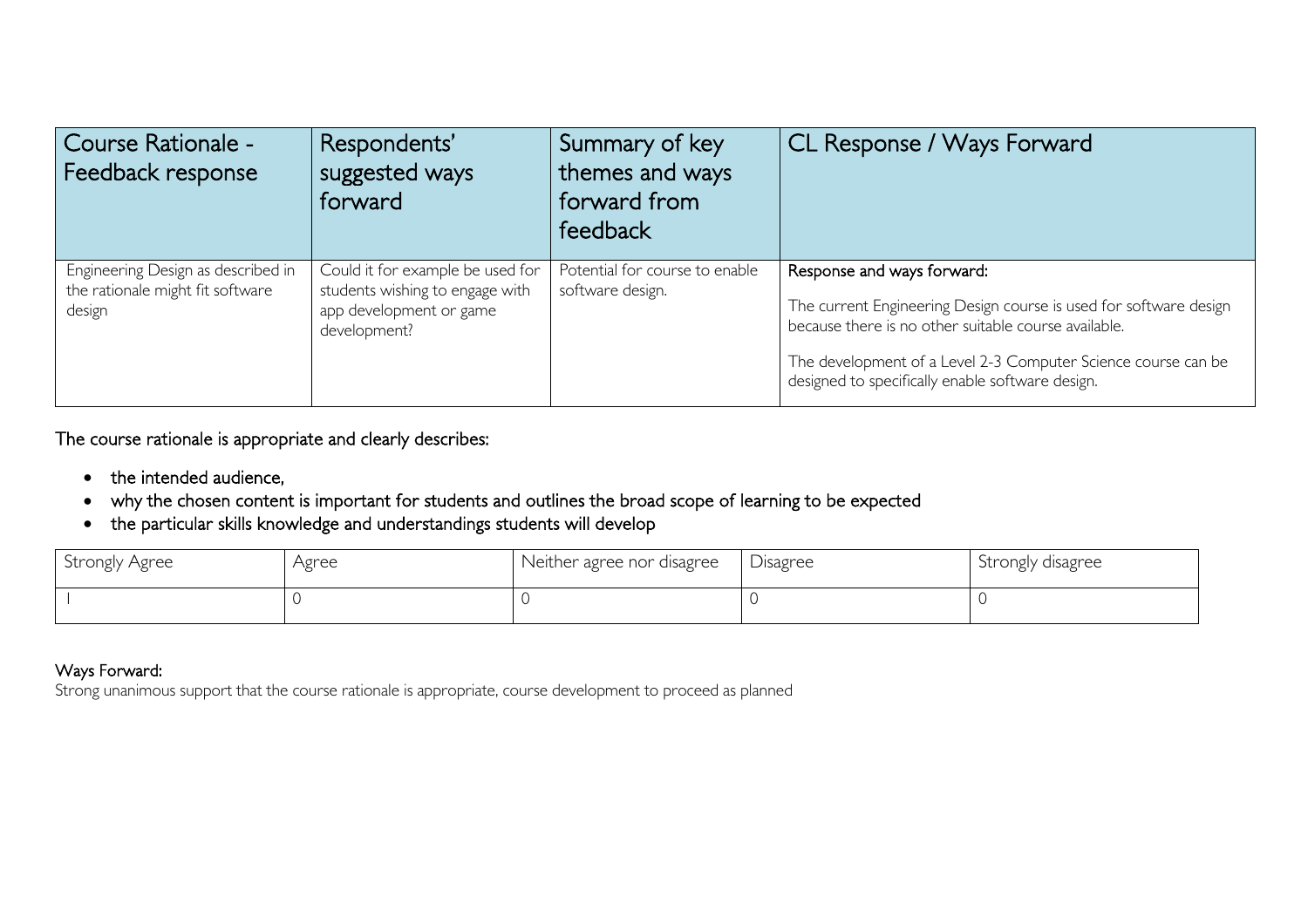In considering the focus areas identified in the Years 9 to 12 Curriculum Framework and this course rationale, do you believe the course is placed in the appropriate focus area?

| Strongly Agree | Agree | Neither agree nor disagree | Disagree | Strongly disagree |
|----------------|-------|----------------------------|----------|-------------------|
|                |       |                            |          |                   |

## Ways Forward:

Strong unanimous support that the course is placed in the appropriate focus area, course development to proceed as planned

| General Capabilities -<br>Feedback response | Respondents'<br>suggested ways<br>forward | Summary of key<br>themes and ways<br>forward from<br>feedback       | CL Response / Ways Forward                                                                                                       |
|---------------------------------------------|-------------------------------------------|---------------------------------------------------------------------|----------------------------------------------------------------------------------------------------------------------------------|
| Yes                                         | None provided                             | The respondent agrees with<br>the proposed General<br>Capabilities. | Ways Forward:<br>The inclusion of the proposed General Capabilities will be<br>considered as part of the course writing process. |

| Cross Curriculum<br>Priorities - Feedback<br>response                                                                                                                 | Respondents'<br>suggested ways<br>forward | Summary of key<br>themes and ways<br>forward from<br>feedback | CL Response / Ways Forward                                                                                                |
|-----------------------------------------------------------------------------------------------------------------------------------------------------------------------|-------------------------------------------|---------------------------------------------------------------|---------------------------------------------------------------------------------------------------------------------------|
| All 3 cross curriculum priorities<br>could potentially be included as<br>considerations for how solution<br>designs might need to address<br>particular perspectives. | None provided                             | Potential to include all three<br>cross-curricula priorities. | Ways Forward:<br>Design the course so that there is flexibility in the application of the<br>Cross-Curriculum Priorities. |